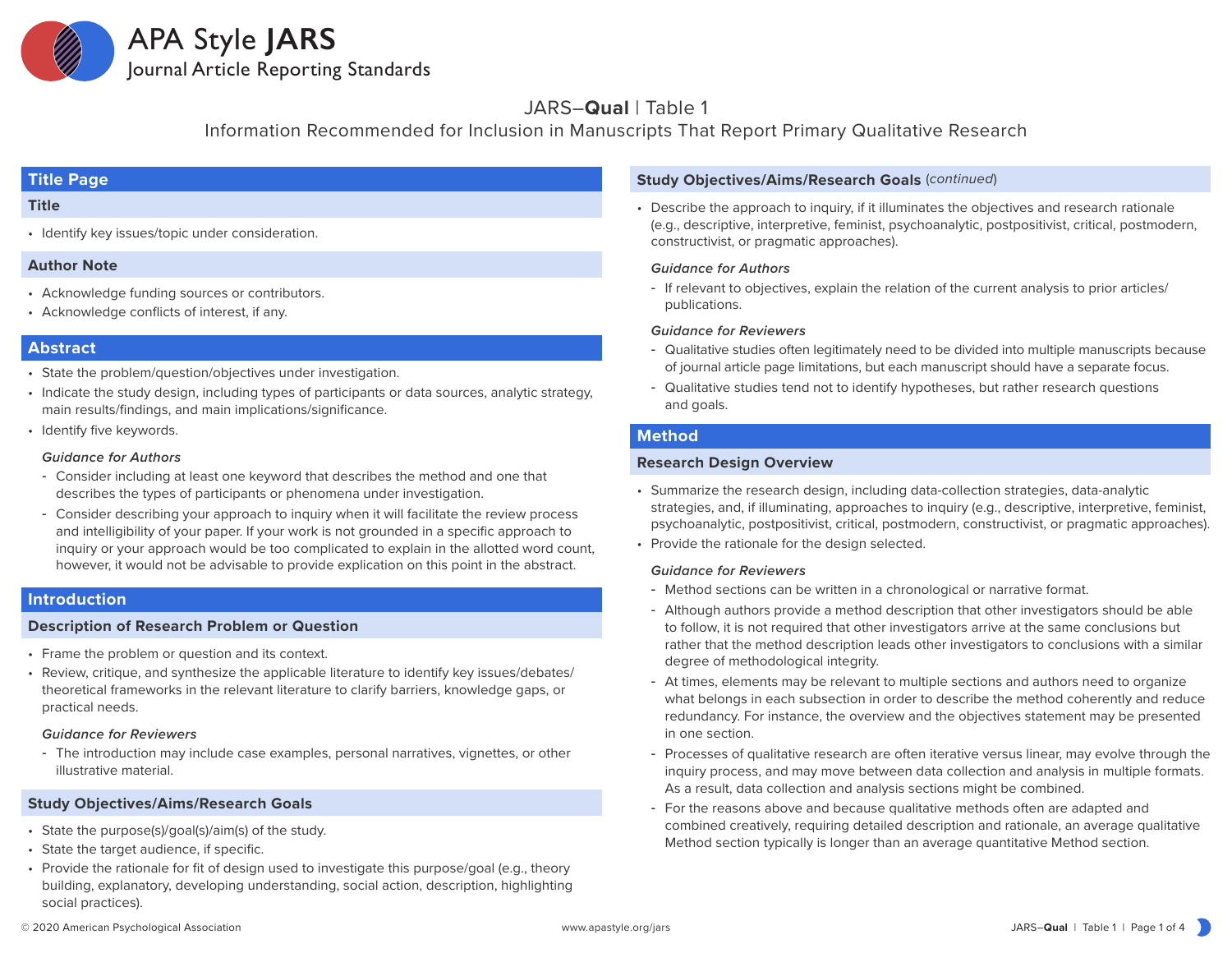# **Study Participants or Data Sources**

# **Researcher Description**

- Describe the researchers' backgrounds in approaching the study, emphasizing their prior understandings of the phenomena under study (e.g., interviewers, analysts, or research team).
- Describe how prior understandings of the phenomena under study were managed and/or influenced the research (e.g., enhancing, limiting, or structuring data collection and analysis).

#### *Guidance for Authors*

‒ Prior understandings relevant to the analysis could include, but are not limited to, descriptions of researchers' demographic/cultural characteristics, credentials, experience with phenomena, training, values, and/or decisions in selecting archives or material to analyze.

#### *Guidance for Reviewers*

‒ Researchers differ in the extensiveness of reflexive self-description in reports. It may not be possible for authors to estimate the depth of description desired by reviewers without guidance.

### **Participants or Other Data Sources**

- Provide the numbers of participants/documents/events analyzed.
- Describe the demographics/cultural information, perspectives of participants, or characteristics of data sources that might influence the data collected.
- Describe existing data sources, if relevant (e.g., newspapers, internet, archive).
- Provide data repository information for openly shared data, if applicable.
- Describe archival searches or process of locating data for analyses, if applicable.

# **Researcher–Participant Relationship**

• Describe the relationships and interactions between researchers and participants relevant to the research process and any impact on the research process (e.g., was there a relationship prior to research, are there any ethical considerations relevant to prior relationships).

# **Participant Recruitment**

#### **Recruitment Process**

- Describe the recruitment process (e.g., face-to-face, telephone, mail, email) and any recruitment protocols.
- Describe any incentives or compensation, and provide assurance of relevant ethical processes of data collection and consent process as relevant (may include institutional review board approval, particular adaptations for vulnerable populations, safety monitoring).
- Describe the process by which the number of participants was determined in relation to the study design.
- Provide any changes in numbers through attrition and final number of participants/sources (if relevant, refusal rates or reasons for dropout).
- Describe the rationale for decision to halt data collection (e.g., saturation).
- Convey the study purpose as portrayed to participants, if different from the purpose stated.

# **Recruitment Process** (*continued*)

# *Guidance for Authors/Reviewers*

‒ The order of the recruitment process and the selection process and their contents may be determined in relation to the authors' methodological approach. Some authors will determine a selection process and then develop a recruitment method based on those criteria. Other authors will develop a recruitment process and then select participants responsively in relation to evolving findings.

#### *Guidance for Reviewers*

‒ There is no agreed-upon minimum number of participants for a qualitative study. Rather, the author should provide a rationale for the number of participants chosen.

# **Participant Selection**

- Describe the participants/data source selection process (e.g., purposive sampling methods, such as maximum variation; convenience sampling methods, such as snowball selection; theoretical sampling; diversity sampling) and inclusion/exclusion criteria.
- Provide the general context for the study (when data were collected, sites of data collection).
- If your participant selection is from an archived data set, describe the recruitment and selection process from that data set as well as any decisions in selecting sets of participants from that data set.

#### *Guidance for Authors*

‒ A statement can clarify how the number of participants fits with practices in the design at hand, recognizing that transferability of findings in qualitative research to other contexts is based in developing deep and contextualized understandings that can be applied by readers rather than quantitative estimates of error and generalizations to populations.

#### *Guidance for Authors/Reviewers*

‒ The order of the recruitment process and the selection process and their contents may be determined in relation to the authors' methodological approach. Some authors will determine a selection process and then develop a recruitment method based on those criteria. Other authors will develop a recruitment process and then select participants responsively in relation to evolving findings.

# **Data Collection**

# **Data Collection/Identification Procedures**

- State the form of data collected (e.g., interviews, questionnaires, media, observation).
- Describe the origins or evolution of the data-collection protocol.
- Describe any alterations of data-collection strategy in response to the evolving findings or the study rationale.
- Describe the data-selection or data-collection process (e.g., were others present when data were collected, number of times data were collected, duration of collection, context).
- Convey the extensiveness of engagement (e.g., depth of engagement, time intensiveness of data collection).
- For interview and written studies, indicate the mean and range of the time duration in the data-collection process (e.g., interviews were held for 75 to 110 min, with an average interview time of 90 min).
- Describe the management or use of reflexivity in the data-collection process, as it illuminates the study.
- Describe questions asked in data collection: content of central questions, form of questions (e.g., open vs. closed).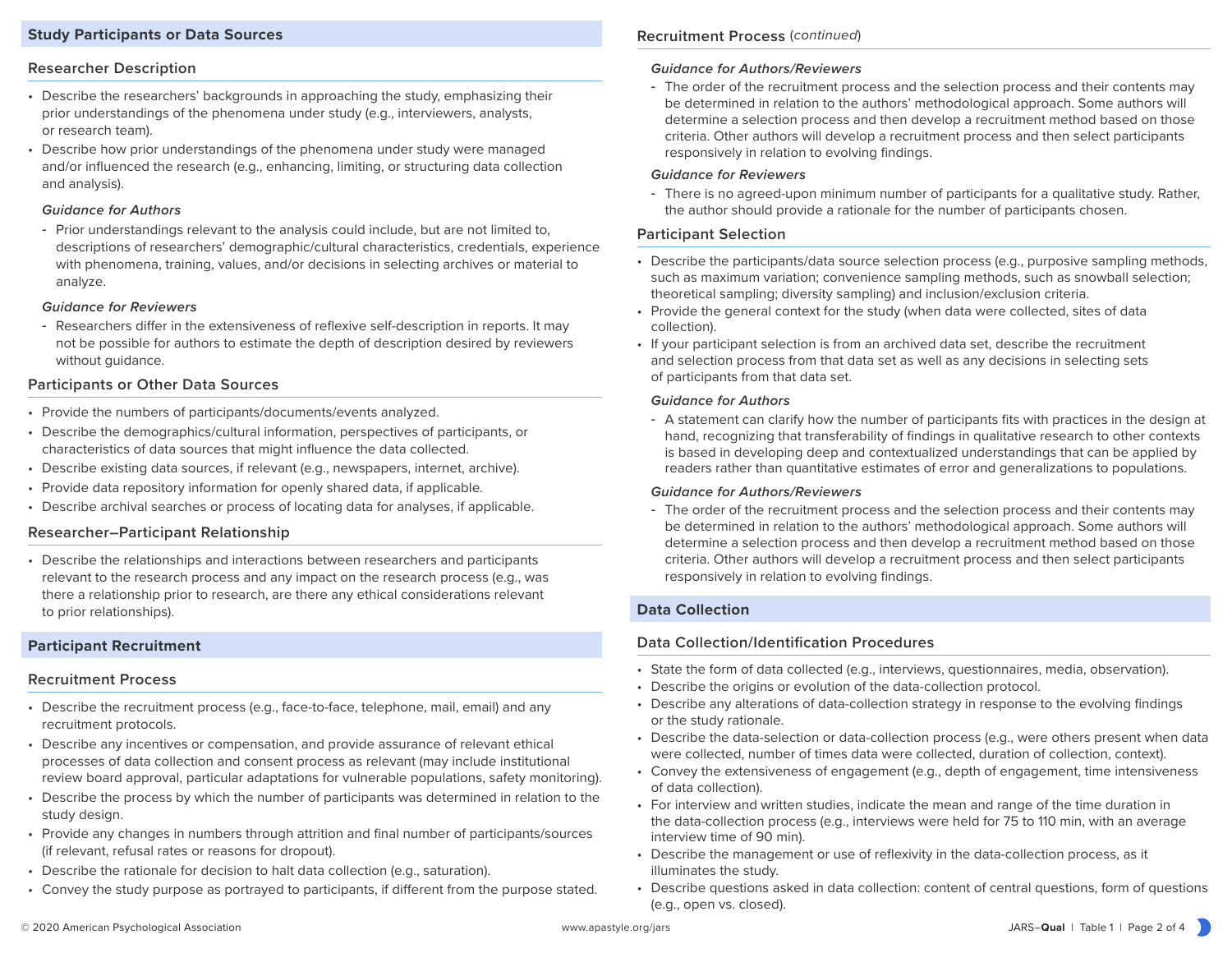#### *Guidance for Reviewers*

- ‒ Researchers may use terms for data collection that are coherent within their research approach and process, such as "data identification," "data collection," or "data selection." Descriptions should be provided, however, in accessible terms in relation to the readership.
- ‒ It may not be useful for researchers to reproduce all of the questions they asked in an interview, especially in the case of unstructured or semistructured interviews as questions are adapted to the content of each interview.

# **Recording and Data Transformation**

• Identify data audio/visual recording methods, field notes, or transcription processes used.

# **Analysis**

# **Data-Analytic Strategies**

- Describe the methods and procedures used and for what purpose/goal.
- Explicate in detail the process of analysis, including some discussion of the procedures (e.g., coding, thematic analysis) following a principle of transparency.
- Describe coders or analysts and their training, if not already described in the researcher description section (e.g., coder selection, collaboration groups).
- Identify whether coding categories emerged from the analyses or were developed a priori.
- Identify units of analysis (e.g., entire transcript, unit, text) and how units were formed, if applicable.
- Describe the process of arriving at an analytic scheme, if applicable (e.g., if one was developed before or during the analysis or was emergent throughout).
- Provide illustrations and descriptions of the analytic scheme development, if relevant.
- Indicate software, if used.

#### *Guidance for Authors*

• Provide rationales to illuminate analytic choices in relation to the study goals.

#### *Guidance for Reviewers*

• Researchers may use terms for data analysis that are coherent within their research approach and process (e.g., "interpretation," "unitization," "eidetic analysis," "coding"). Descriptions should be provided, however, in accessible terms in relation to the readership.

# **Methodological Integrity**

- Demonstrate that the claims made from the analysis are warranted and have produced findings with methodological integrity. The procedures that support methodological integrity (i.e., fidelity and utility) typically are described across the relevant sections of a paper, but they could be addressed in a separate section when elaboration or emphasis would be helpful. Issues of methodological integrity include the following:
- ‒ Assess the *adequacy* of the data in terms of its ability to capture forms of diversity most relevant to the question, research goals, and inquiry approach.
- ‒ Describe how the *researchers' perspectives* were managed in both the data collection and analysis (e.g., to limit their effect on the data collection, to structure the analysis).

# **Methodological Integrity** (*continued*)

- ‒ Demonstrate that findings are *grounded* in the evidence (e.g., using quotes, excerpts, or descriptions of researchers' engagement in data collection).
- ‒ Demonstrate that the contributions are *insightful* and *meaningful* (e.g., in relation to the current literature and the study goal).
- ‒ Provide relevant *contextual* information for findings (e.g., setting of study, information about participants, interview question asked is presented before excerpt as needed).
- ‒ Present findings in a *coherent* manner that makes sense of contradictions or disconfirming evidence in the data (e.g., reconcile discrepancies, describe why a conflict might exist in the findings).
- Demonstrate *consistency* with regard to the analytic processes (e.g., analysts may use demonstrations of analyses to support consistency, describe their development of a stable perspective, interrater reliability, consensus) or describe responses to inconsistencies, as relevant (e.g., coders switching midway through analysis, an interruption in the analytic process). If alterations in methodological integrity were made for ethical reasons, explicate those reasons and the adjustments made.
- Describe how support for claims was supplemented by any checks added to the qualitative analysis. Examples of supplemental checks that can strengthen the research may include
	- ‒ transcripts/data collected returned to participants for feedback
	- ‒ triangulation across multiple sources of information, findings, or investigators
	- ‒ checks on the interview thoroughness or interviewer demands
	- ‒ consensus or auditing process
	- member checks or participant feedback on findings
	- ‒ data displays/matrices
	- in-depth thick description, case examples, or illustrations
	- ‒ structured methods of researcher reflexivity (e.g., sending memos, field notes, diary, logbooks, journals, bracketing)
	- ‒ checks on the utility of findings in responding to the study problem (e.g., an evaluation of whether a solution worked)

#### *Guidance for Reviewers:*

- Research does not need to use all or any of the checks (as rigor is centrally based in the iterative process of qualitative analyses, which inherently includes checks within the evolving, self-correcting iterative analyses), but their use can augment a study's methodological integrity. Approaches to inquiry have different traditions in terms of using checks and which checks are most valued.

# **Findings/Results**

#### **Findings/Results Subsections**

- Describe research findings (e.g., themes, categories, narratives) and the meaning and understandings that the researcher has derived from the data analysis.
- Demonstrate the analytic process of reaching findings (e.g., quotes, excerpts of data).
- Present research findings in a way that is compatible with the study design.
- Present synthesizing illustrations (e.g., diagrams, tables, models), if useful in organizing and conveying findings. Photographs or links to videos can be used.